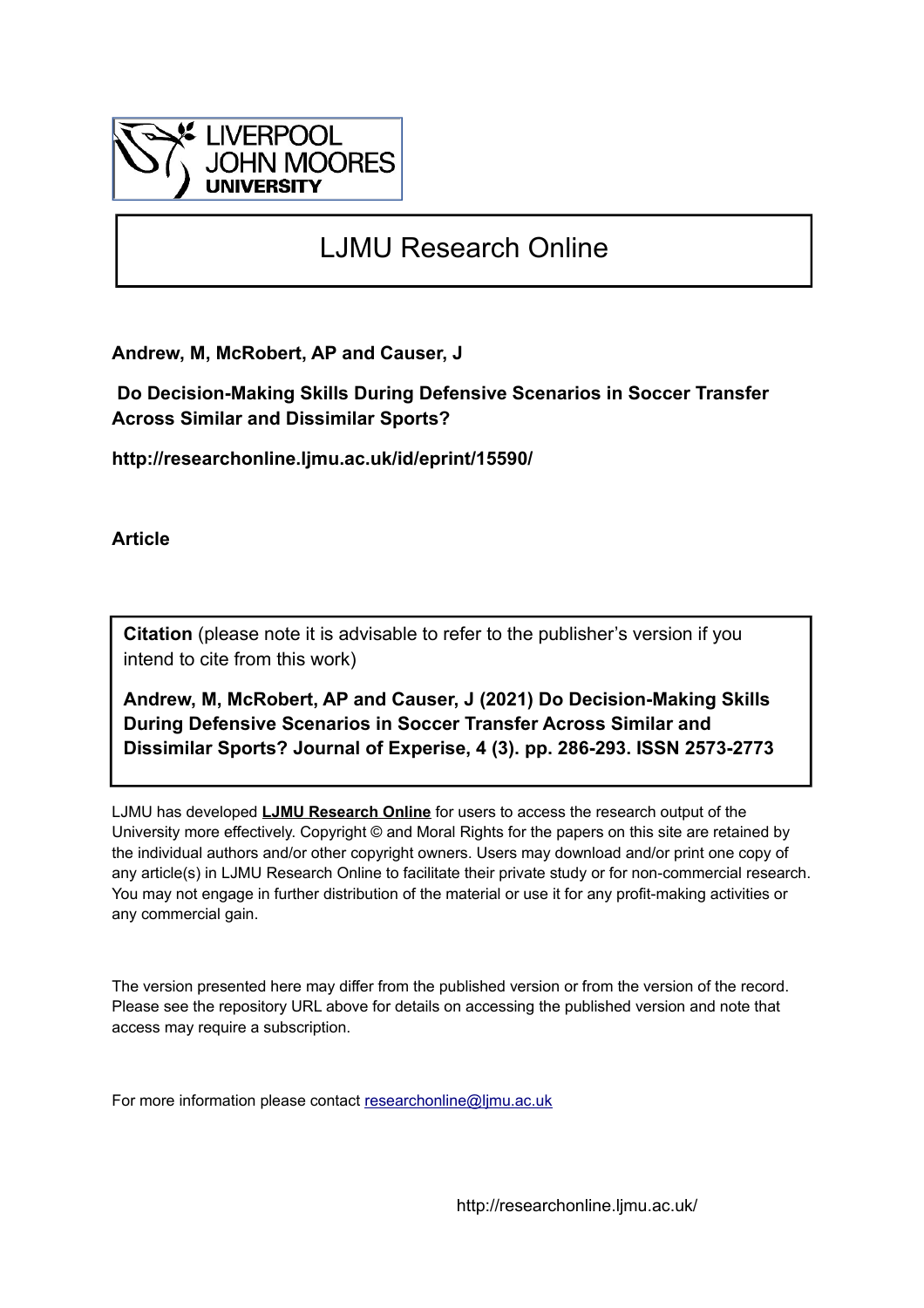# **Do Decision-Making Skills During Defensive Scenarios in Soccer Transfer Across Similar and Dissimilar Sports?**

Matthew Andrew, Allistair P. McRobert, and Joe Causer The Football Exchange, Research Institute for Sport and Exercise Sciences, Liverpool John Moores University, England

Correspondence: Matthew Andrew, M.Andrew@ljmu.ac.uk

# **Abstract**

Expert performance in highly dynamic and time pressured team sports such as soccer is underpinned by successful decision-making. Little research exists examining whether these decision-making skills associated with defensive scenarios can be transferred across similar and dissimilar sports. A shortened participation history questionnaire was used to identify 98 soccer players, 35 invasion sport players (e.g., rugby) and 52 other sport players (e.g., swimming), as well as skill level (hours of engagement/competition level). These participants completed a video-based temporal occlusion test designed to measure decision making in 11 vs. 11 defensive soccer scenarios. Results indicated that the skilled soccer players were more accurate than the skilled and less-skilled invasion sport players and skilled and less-skilled other sport players. Skilled soccer players were also more accurate than the lessskilled soccer players, with less-skilled soccer players exhibiting similar accuracy to both the skilled and less-skilled invasion sport and other sport players indicating that processes associated with decisionmaking in defensive scenarios may be specific to their sport.

# **Keywords**

Expertise, soccer, transfer, decision-making, talent identification

### **Introduction**

Expert performance in soccer match-play requires a simultaneous interaction between motor and perceptual-cognitive skills (Williams & Ford, 2013). These perceptual-cognitive skills underpin decision-making, which is fundamental to expert performance in highly dynamic and time pressured team sports such as soccer (Roca et al., 2013). Decision-making refers to the ability to use information from the current situation to plan, select and execute an appropriate goal-directed action(s) (Memmert & Roca, 2019). Successful decision-making by skilled soccer players in defensive scenarios are

underpinned by acquired visual search behaviors and tactical knowledge (Roca et al., 2011; Roca et al., 2012; Vítor de Assis et al., 2020), yet the examination of whether decisionmaking skills can transfer across similar or dissimilar sports remain limited.

The concept of transfer of learning was first put forward by Thorndike (1914) through his identical elements theory. The concept holds that the level of successful transfer is dependent upon the level or amount of similar (i.e., identical) motor, perceptual or conceptual elements between the two performances, sports,

Journal of Expertise 2021. Vol. 4(3) © 2021. The authors license this article under the terms of the Creative Commons Attribution 3.0 License. ISSN 2573-2773

 $O<sub>E</sub>$ 

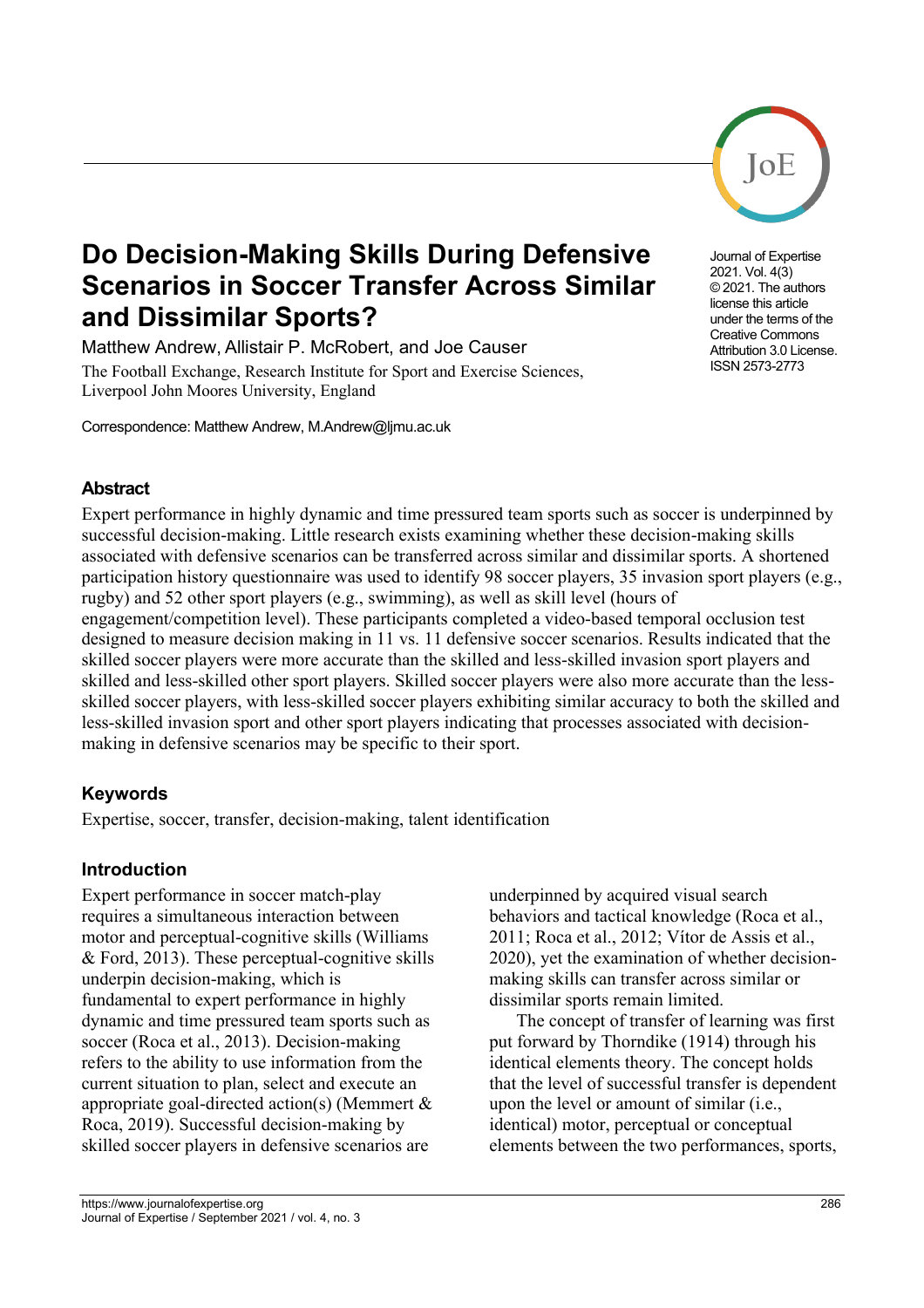or domains. Soccer is an invasion sport similar to rugby or basketball and contains similar perceptual (e.g., tracking ball flight) and tactical elements (e.g., patterns of play), signifying that bi-directional transfer could occur between these sports (Smeeton et al., 2004). In contrast, sports that do not share these elements are less likely to transfer and rather suggest that they are specific to their sport, where motor and tactical skills can only be performed mainly (sometimes only) in the environment in which they were acquired (i.e., practice; Schmidt & Lee, 2020).

Over the years, researchers have attempted to extend our understanding of the extent in which decision-making skills can be transferred across similar and dissimilar sports, with evidence of positive transfer being observed (Rienhoff et al., 2013; Christopher & Müller, 2014; Müller & Rosalie, 2019). For example, the decision-making ability of skilled and lessskilled players from soccer, invasion sports (e.g., basketball; hockey) and other sports (e.g., tennis; golf) were compared during a videobased soccer temporal occlusion test (4 vs. 4 offensive scenarios). Skilled soccer players were more accurate compared to the less-skilled players. Moreover, no differences were observed between the soccer and invasion sports that share similar elements, who were both more accurate than the other sports group that do not share these elements (Causer & Ford, 2014). Roca and Williams (2017) extended this work when skilled and less-skilled soccer players completed a video-based temporal occlusion decision-making test of offensive scenarios in soccer, basketball, and tennis. Response accuracy was higher for the soccer players in their own sport compared to basketball and tennis. Furthermore, they responded more accurately in basketball which shares similar elements when compared to tennis.

The examination of the transfer of decisionmaking skills, particularly from soccer to similar and dissimilar sports has predominantly employed play sequences from offensive scenarios (Causer & Ford, 2014; Roca & Williams, 2017). Though ecologically similar to offensive scenarios, the decision-making processes during defensive scenarios can differ

based upon the position of the player (e.g., leftback, central defender etc.), the oppositionplayer-in-possession and typically involve whether to move left or right (i.e., in anticipation of the player passing to their teammate), press the ball (e.g., player-inpossession or opposing-teammate), hold their position, or tackle/block. While previous studies have examined within sport (i.e., playing position) transfer using defensive scenarios and showed some positive transfer (Williams et al., 2008; Bruce et al., 2012), further research is required to understand whether acquired decision-making skills can transfer across sports.

To that end, the aim of the present study was to examine whether acquired decision-making skills associated with defensive scenarios in soccer can transfer across sports that share similar elements, and those that do not. Skilled and less-skilled soccer players, invasion sport players and other sport players completed a video-based temporal occlusion decisionmaking test during 11 vs. 11 soccer defensive scenarios. Invasion sports were defined as those that require teams to score points in goals and lines positioned at the end of the pitch behind the opposition team (e.g., rugby, basketball), while other sports included classifications such as athletics, net/wall games (e.g., tennis), striking/fielding games (e.g., baseball) and target sports (e.g., golf) (Launder, 2001). If consistent with previous literature (e.g., Causer & Ford, 2014; Roca & Williams, 2017) decision-making skills associated with defensive scenarios are transferable across similar sports, then we can predict that soccer players' response accuracy would be higher than other sport players, but not when compared to invasion sport players because they share similar elements. If, however, these decisionmaking skills are specific to their sport, then we can predict that the skilled soccer players' response accuracy would be higher than both the invasion sport players and other sport players.

#### **Method Participants**

A total of 185 participants (124 M; 61 F) with a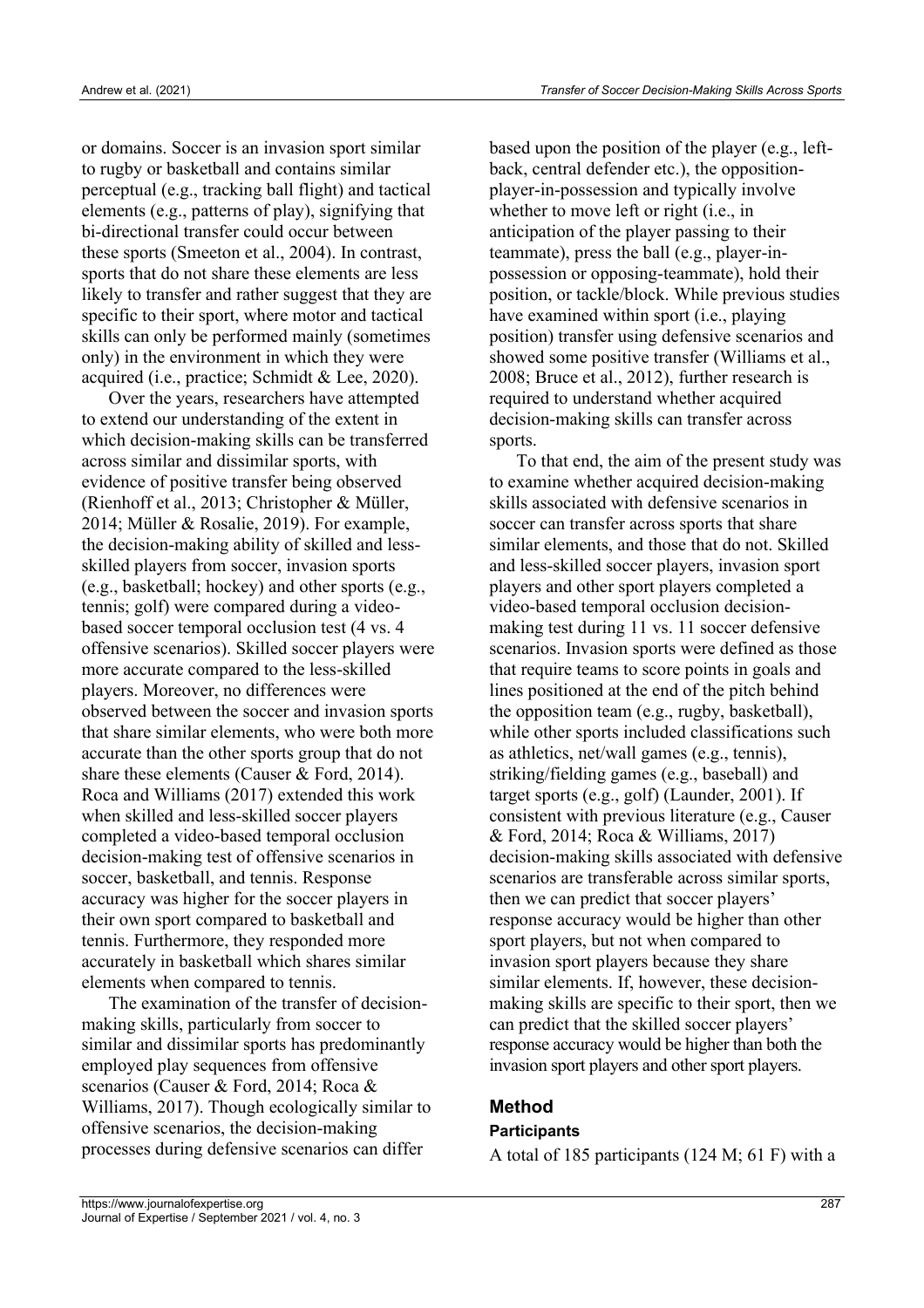mean chronological age of 18.4  $(sd = 0.8)$  years were recruited from the undergraduate student body within the School of Sport and Exercise Science at the host university. All participants provided informed consent and were free to withdraw at any time. The study was designed in accordance with the Declaration of Helsinki and was approved by host university ethics committee (16/SPS/015). Ninety-eight (98) outfield soccer players, 35 outfield other invasion sport players (netball =  $14$ ; rugby =  $12$ ; hockey = 5; basketball = 2; handball, American football  $= 1$ ) and 52 other sports players (athletics/gymnastics = 21; combat sports = 2; horse  $= 1$ ; net/wall games $= 4$ ; striking/fielding  $=$ 6; target sports  $= 1$ ; water sports  $= 17$ ) were identified based on their participation history data collected via a shortened version of the

Participation History Questionnaire (Ford et al., 2010). No other invasion sport or other sport players had engaged in soccer. In each of these classifications, participants were further divided into 95 skilled (e.g., national level) players and 90 less-skilled (e.g., regional level) players based upon a combination of current and/or highest level of performance and hours of engagement in their primary sport (Swann et al., 2015). Many of the skilled players were athletes who were representing the host universities in their respective sport. Skilled players engaged in total of  $4416.9$  ( $sd = 1163.6$ ) hours in their primary sport, with 1595.5  $(sd = 409.4)$  hours for the less-skilled players (for a breakdown of each group, see Table 1).

 **Table 1.** Mean (*sd*) characteristics of each group and skill level.

|          |                | Sport/       |                |             |           | No. Oth       | <b>Total Hrs in</b> |
|----------|----------------|--------------|----------------|-------------|-----------|---------------|---------------------|
| Group    | Skill          | <b>Class</b> | n              | Gender      | Age       | <b>Sports</b> | <b>Prim Sport</b>   |
| Soccer   | <b>Skilled</b> |              | 45             | 42M; 3F     | 19.0(1.6) | 5.2(3.0)      | 4214.9 (2147.6)     |
|          | Less-Skilled   |              | 53             | 46M; 7F     | 18.6(1.0) | 4.4(3.3)      | 2054.0 (1378.9)     |
| Invasion | <b>Skilled</b> |              | 22             | 9M; 13F     | 18.1(0.3) | 4.4(2.6)      | 3367.6 (1967.0)     |
|          |                | Basketball   | $\overline{2}$ | $2M$ ; OF   | 18.5(0.7) | 3.5(2.1)      | 3528.0 (1149.4)     |
|          |                | Handball     | $\mathbf{1}$   | 0M; 1F      | 18.0      | 2.0           | 2304.0              |
|          |                | Hockey       | $\overline{c}$ | $2M$ ; $0F$ | 18.0(0.0) | 6.0(4.2)      | 3168.0 (2036.5)     |
|          |                | Netball      | 8              | 0M; 8F      | 18.1(0.4) | 5.0(2.8)      | 3060.0 (1910.7)     |
|          |                | Rugby        | 9              | 5M; 4F      | 18.0(0.0) | 3.9(2.4)      | 3768.0 (2307.6)     |
|          | Less-Skilled   |              | 13             | 4M; 9F      | 18.2(0.4) | 5.2(2.5)      | 1266.5 (618.9)      |
|          |                | Am Foot      | $\mathbf{1}$   | 1M:0F       | 18.0      | 7.0           | 1920.0              |
|          |                | Hockey       | 3              | 2M; 1F      | 18.0(0.0) | 6.0(1.7)      | 1776.0 (793.1)      |
|          |                | Netball      | 6              | 0M; 6F      | 18.0(0.6) | 5.5(3.2)      | 1136.0 (487.3)      |
|          |                | Rugby        | 3              | $1M$ ; $2F$ | 18.7(0.4) | 3.0(0.0)      | 800.0 (308.6)       |
| Other    | <b>Skilled</b> |              | 28             | 12M; 16F    | 18.3(0.7) | 5.3(3.3)      | 5668.3 (3125.2)     |
|          |                | Ath/Gym      | $\,8\,$        | $4M$ ; $4F$ | 18.5(0.9) | 5.5(2.8)      | 7740.0 (4501.0)     |
|          |                | Combat       | 2              | $1M$ ; $1F$ | 18.5(0.7) | 4.0(2.8)      | 3528.0 (101.8)      |
|          |                | Horse        | 1              | 1M; 0F      | 18.0      | 2.0           | 4704.0              |
|          |                | Net/Wall     | 4              | 1M; 3F      | 18.8(1.0) | 8.0(6.3)      | 4290.0 (1098.3)     |
|          |                | Strike/Field | 4              | 1M; 4F      | 18.3(0.5) | 3.8(1.3)      | 5592.0 (1936.1)     |
|          |                | Target       | 1              | $0M$ ; $0F$ | 18.0      | 7.0           | 4704.0              |
|          |                | Watersports  | 8              | $4M$ ; $4F$ | 18.0(0.0) | 5.0(2.8)      | 5100.0 (2531.5)     |
|          | Less-Skilled   |              | 24             | 11M; 13F    | 18.2(0.8) | 5.8(4.0)      | 1466.0 (1048.8)     |
|          |                | Ath/Gym      | 13             | 5M; 8F      | 18.0(0.0) | 6.8(4.8)      | 1606.2 (1100.8)     |
|          |                | Strike/Field | $\overline{c}$ | $1M$ ; $1F$ | 20.0(2.8) | 7.0(4.2)      | 1224.0 (644.9)      |
|          |                | Watersports  | 9              | 5M; 4F      | 18.0(0.0) | 4.2(2.1)      | 1317.3 (1147.7)     |

#### **Procedure**

All participants completed a video-based temporal occlusion decision-making test that required them to predict the outcome of 11 vs. 11 defensive soccer scenarios. The task was

akin to the study of Roca et al. (2011) examining decision-making during soccer defensive scenarios. The participants viewed soccer footage that was life-sized on a large video screen (1.5 m wide x 1.5 m high, 0.5 m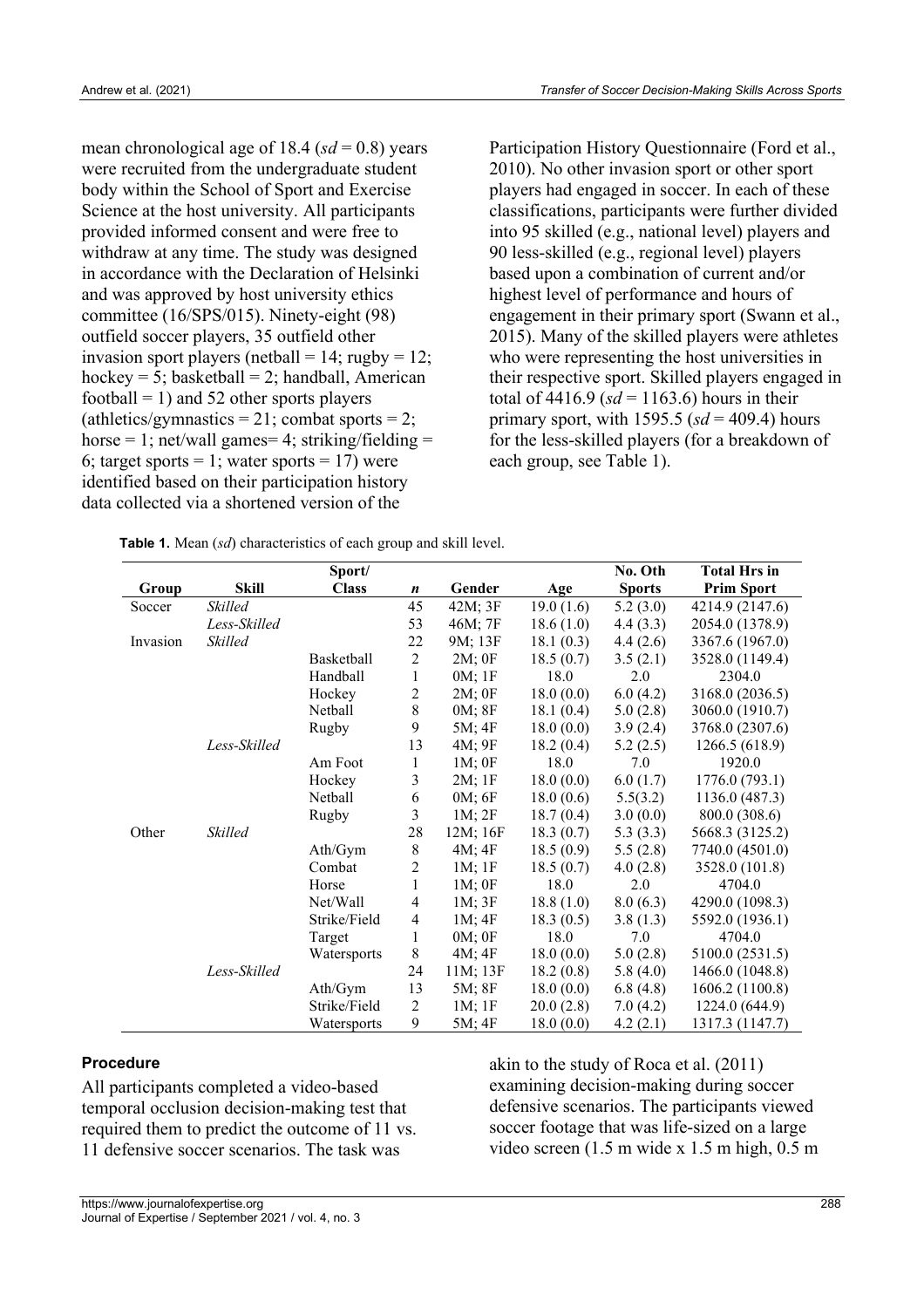from floor to bottom of screen; Figure 1a). Videos were viewed from the first personperspective of a central defender (Figure 1b). Each videoclip started with a red dot on a black screen to indicate where the ball would be located at the start of the film sequence (this allowed participants to know where the ball was prior to the sequence commencing and thus not have to conduct a visual search). Each video lasted 5 sec and ended when an opaque screen occluded the video 120 msec prior to the player-in-possession of the ball making an attacking pass, shooting at goal, or maintaining possession of the ball by dribbling forward. The opaque screen remained for approximately 4 sec (consistent across all trials). During this time, participants were required to confirm 'what would you do next?' (Roca et al., 2011). This was based on five options:  $(1)$  move left;  $(2)$  move right;  $(3)$ press the player-in-possession; (4) stay where they are; (5) block the

shot/tackle of the player-in-possession. Participants were instructed to select their response as quickly as they could, to closely replicate the requirements of the task, yet the time taken to select their response was not recorded. The most appropriate decision/action to each scenario always contained one of these five options. As reported in the work of Roca using the same soccer video clips (Roca et al., 2011, 2012, 2013), a panel of three UEFA (Union of European Football Association) qualified soccer coaches watched all clips and independently selected the most appropriate decision/action for the player to execute in the final situation on screen, with 100% agreement for all clips. Participants completed 5 familiarization trials and 20 experimental trials. All sessions were completed in approximately 15 min. The order of the presentation clips remained constant across all participants.



**Figure 1. (a)** Schematic representation of the experimental set-up for the decision making test. **(b)** Example of a frame from the test demonstrating the perspective of the participant.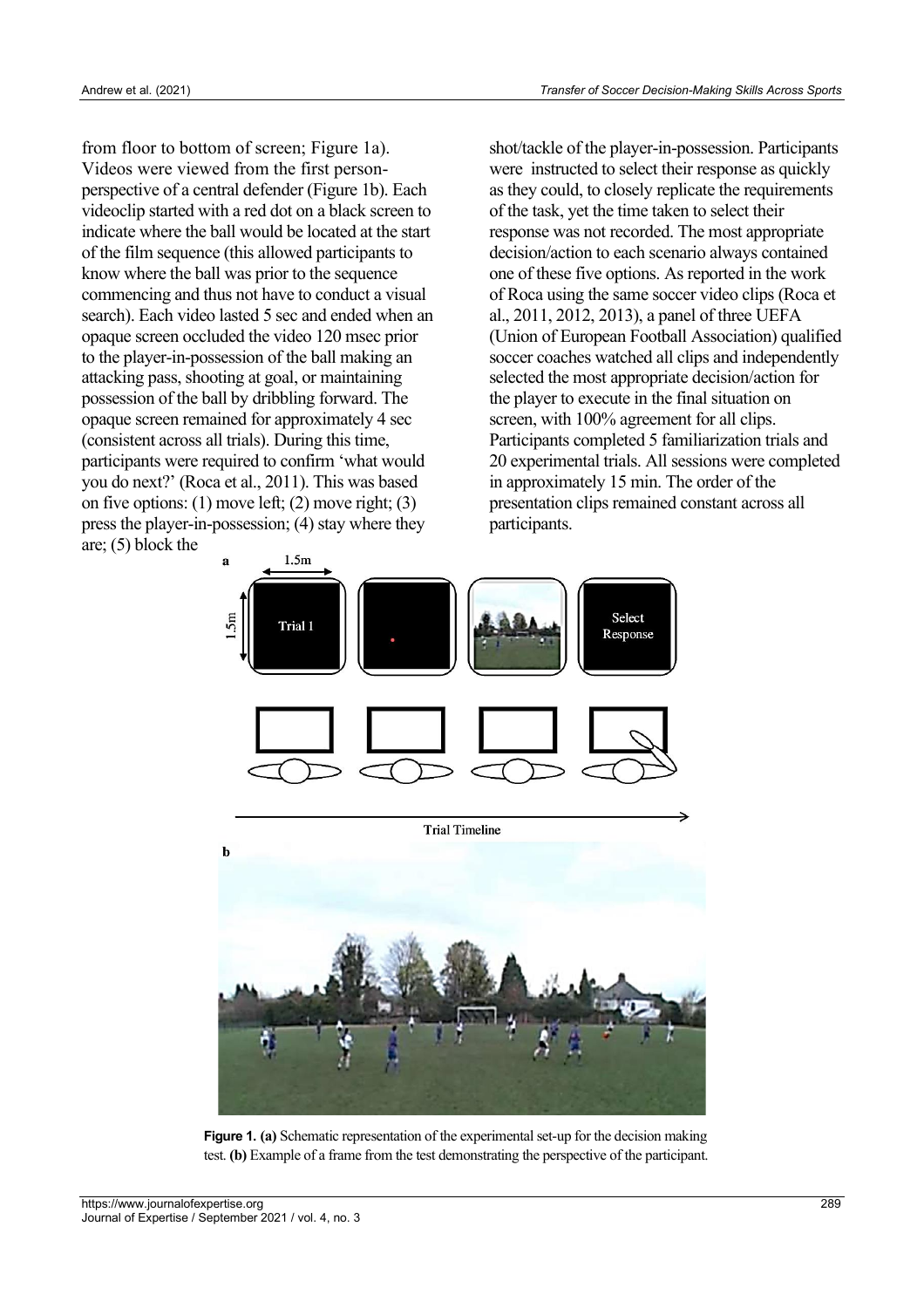#### **Data Analysis**

Participants were provided one point for each answer in the decision-making task that matched up to that selected by the UEFA coaches and was deemed the most appropriate decision/action. A total score was calculated for each participant and was expressed as a percentage (%) for response accuracy.

A two-way, between groups ANOVA was conducted on the data to analyze response accuracy score with sport classification (soccer; invasion sports; other sports) and expertise (skilled; lessskilled) as the between group factors. Any violations to sphericity were corrected using Huynh-Feldt procedures when the Greenhouse-Geisser value was greater than 0.75. Effect sizes were reflected as Partial eta squared  $(\eta_p^2)$  (Small = 0.01; Medium = 0.06; Large = 0.14; Field, 2013) as appropriate. Significant main and/or interactions effects involving more than two means were analyzed using LSD post-hoc procedure. Thresholds for statistical significance were set at *p*  $< 0.05$ .

#### **Results**

Though there was no significant main effect of

expertise [F(1, 179) = 1.48,  $p = 0.23$ ,  $\eta_p^2 = 0.01$ ], the ANOVA revealed a Group x Expertise interaction effect [F(2, 179) = 3.70,  $p = 0.03$ ,  $\eta_p^2$  = 0.04] indicating a significant difference between the groups dependent on expertise level. The skilled soccer players ( $m = 66.4\%$ ,  $sd = 15.1\%$ ) were significantly more accurate compared to the to the skilled and less-skilled invasion sport players (skilled: *m* = 51.8%, *sd* = 20.0%; less-skilled: *m* = 56.9%,  $sd = 14.9\%$ , and skilled and less-skilled other sport players (skilled:  $m = 56.1\%$ , *sd* 14.9%; less-skilled: *m* = 53.1%, *sd* = 15.1%). Furthermore, skilled soccer players were significantly more accurate than the less-skilled players (*m* = 54.5%,  $sd = 16.3\%$ , with less-skilled soccer players exhibiting similar response accuracy to both the skilled and less-skilled invasion sport and other sport players. There was also a main effect of sport type [F(2, 179) = 3.03,  $p < 0.05$ ,  $\eta_p^2 = 0.03$ ]. Soccer players ( $m = 60.5\%$ ,  $sd = 15.7\%$ ) were significantly more accurate compared to the invasion players (*m*  $= 54.4\%$ , *sd* = 17.5%), but there was no difference between the soccer players and other sport players  $(m = 54.6\%, sd = 15.9\%)$ , or between the invasion sport players and other sport players.





**Figure 2.** Mean response accuracy (%) in the soccer anticipation task for the skilled (light-grey bars) and lessskilled (dark-grey bars) soccer players, invasion sport players and other sport players (error bars represent standard error of the mean;  $* = p < 0.05$ ).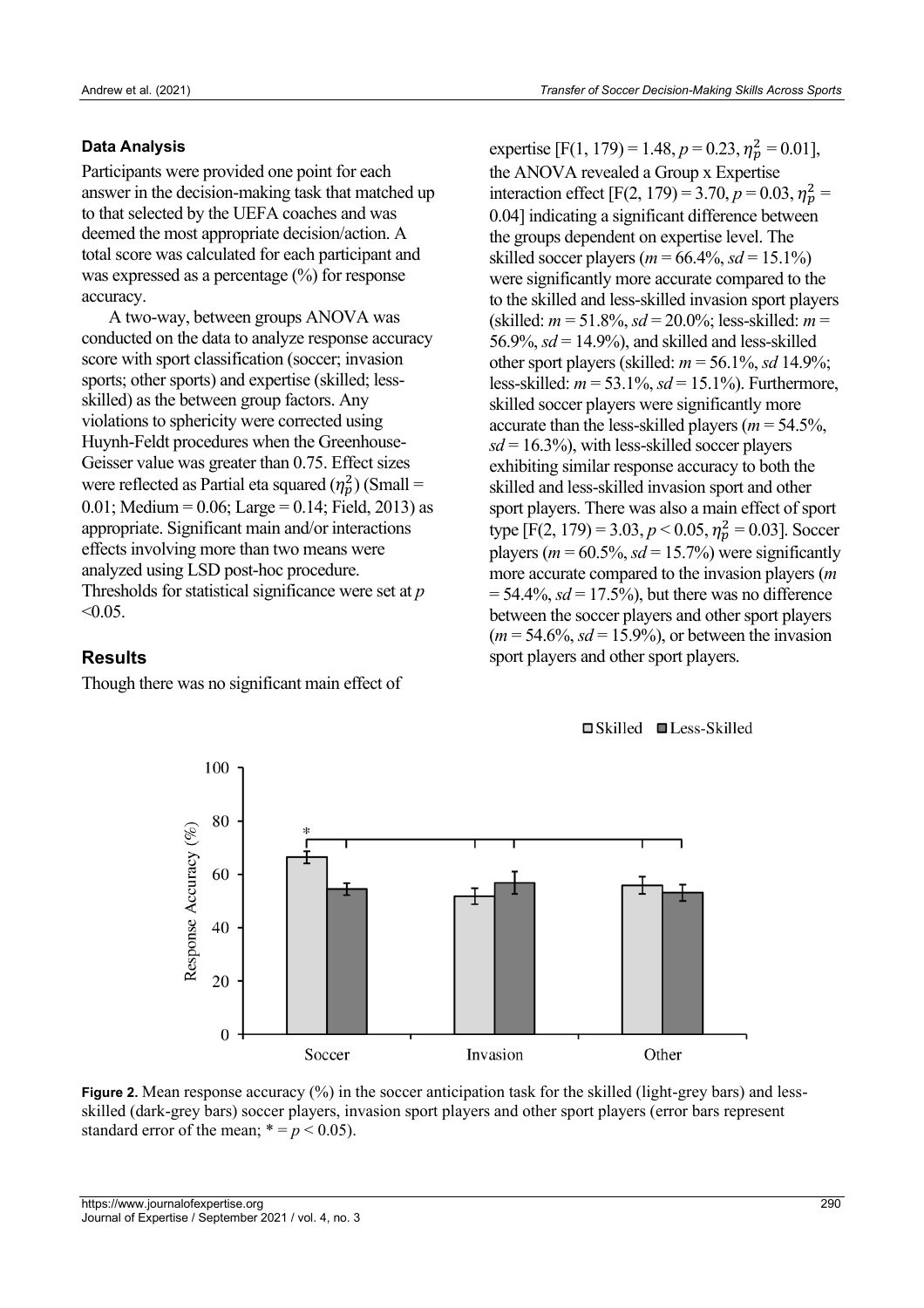### **Discussion**

The aim of the current study was to examine whether decision-making skill in defensive scenarios in soccer transfers between sports that share similar elements, or whether they are specific to their sport. Consistent with previous literature and the identical elements theory (Thorndike, 1914; Causer & Ford, 2014; Roca & Williams, 2017) it was hypothesised that skilled soccer players would be more accurate at decision-making than skilled other sport players that do not share similar elements but would not be when compared to skilled invasion sports players that do. Inconsistent with our hypothesis, findings indicated that there was no transfer of decision-making skills between similar or dissimilar sports during defensive scenarios in soccer, as the skilled soccer players were more accurate compared to the skilled invasion sport players as well as other sport players (Figure 2). The response accuracy data indicates that underlying processes underpinning decision-making skill in soccer are sport-specific.

Previous literature has shown that successful decision-making in defensive scenarios in soccer are underpinned by acquired visual search strategies and tactical knowledge (Roca et al., 2011; 2012; Padilha et al., 2017). Tactical knowledge refers to a player's ability to execute an appropriate decision in any situation presented according to the constraints of the game (Grehaigne & Godbout, 1995). When skilled soccer players were grouped by an onfield tactical knowledge test, players with high tactical knowledge showed better decisionmaking compared to players with low tactical knowledge. Players with high tactical knowledge employed visual search strategies that were akin to those observed by Roca et al. (2011), with a high number of fixations of shorter duration towards the attackers, defenders, and free space (Vítor de Assis et al., 2020). Though visual search behaviors were not recorded in the present study, given the identical stimuli and similar participant characteristics to Roca et al. (2011), we can speculate that skilled soccer players in the present study employed similar visual search strategies, facilitated

through tactical knowledge leading to greater response accuracy. Our findings provide further support that skilled soccer players develop and refine domain-specific memory structures that allow rapid and reliable retrieval of information from long-term memory (Ericsson & Kintsch, 1995). In some contexts, these structures are sport-specific and in others they can transfer across similar sports with minimal adaptation (Causer & Ford, 2014; Roca & Williams, 2017).

Our data also have practical implications for those responsible for talent identification (e.g., scouts), providing an opportunity for their athletes with several options for competition (Weissensteiner, 2017). There are  $\sim$  4.5 million children (5-15 years of age) participating in soccer in England (The FA, 2020) with some being selected and deselected (i.e., released) from elite academes during development. For instance, the annual turnover of academy soccer players in Germany is 25% and 7% progress from the U10's to U19's categories (Güllich, 2014). These players have the opportunity to be recruited into other sports that may be considered less 'mainstream' in England (e.g., Gaelic football) but share similar motor and perceptual elements (i.e., talent transfer; Collins et al., 2014). Though participation in sports that share similar elements may augment the development of decision-making in another sport (e.g., Berry, Abernethy, & Côté, 2008), yet some contexts such as those in the current study may require sport-specific practice to become expert performers (Güllich et al., 2020). However, more research is required to examine the effectiveness of video-based tasks to identify talent (Bennett et al., 2019).

To conclude, our findings from the present study support the notion that decision-making in soccer defensive scenarios are sport-specific, since skilled soccer players response accuracy during a soccer decision-making test in defensive scenarios was significantly higher than other invasion sport players that share similar elements, and other sport players that do not. One limitation of the present study was we did not measure decision time. In sports such as soccer, decisions are made in time-constrained scenarios and thus measuring decision time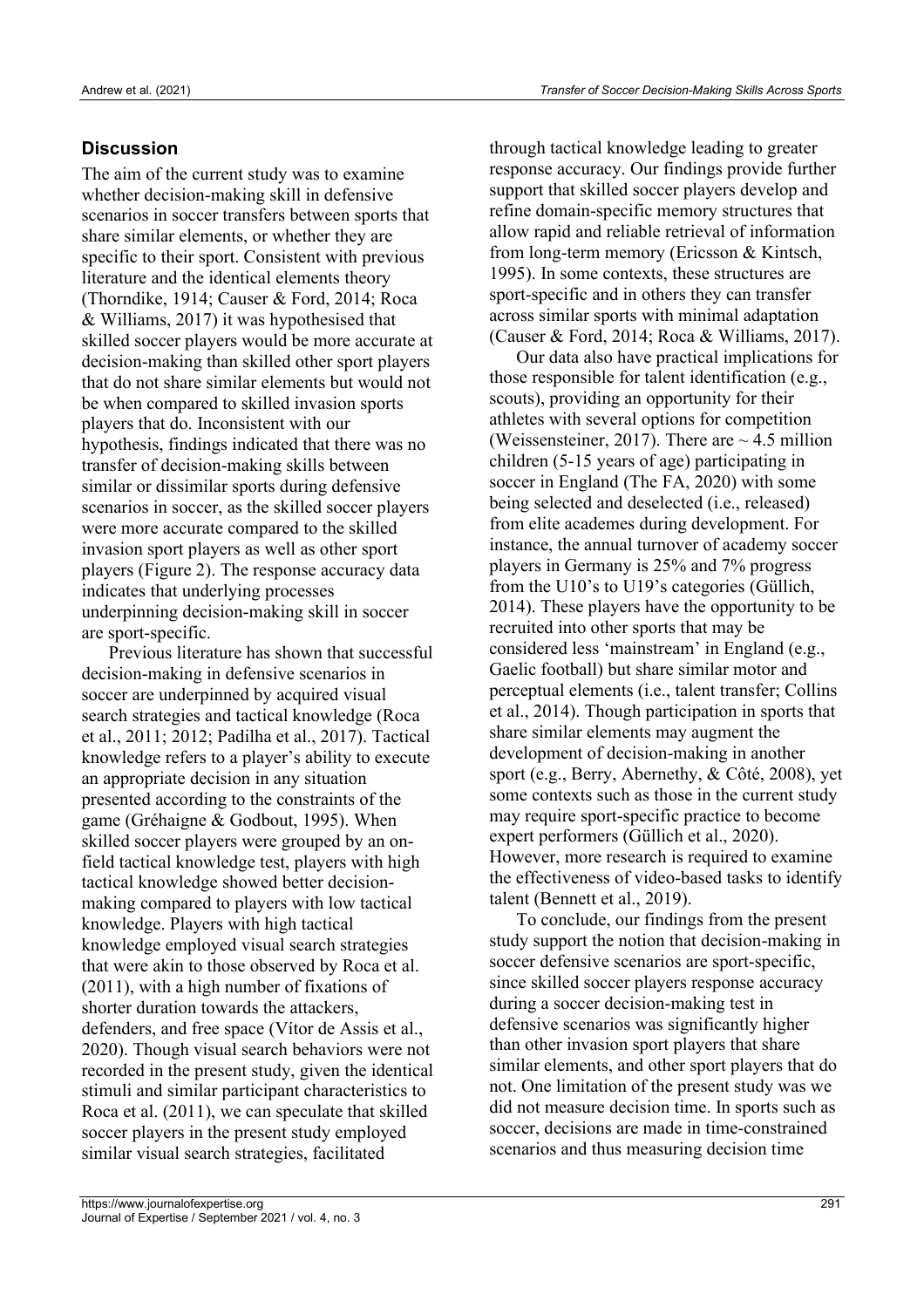would allow us to better understand how players utilise perceptual-cognitive processes (Cardoso et al., 2020), and how they contribute towards transfer of decision-making skills. We recommend that future work also attempt to record visual search behaviors or tactical knowledge (Roca et al., 2011; Vítor de Assis et al., 2020) in an attempt to better understand the mediating mechanisms that either account for the transfer (e.g., Causer & Ford, 2014) or specificity of decision-making skills. Moreover, we encourage future work to examine potential methodologies that may expedite learning/transfer of decision-making skills. One way to achieve this may be to provide a set amount of sport-specific training (e.g., soccer), that is then compared with improvements in decision-making skills following a similar amount of time in perceptual-cognitive training in another sport (e.g., rugby) that share similar elements.

## **Authors' Declarations**

The authors declare that there are no personal or financial conflicts of interest regarding the research in this article.

The authors declare that they conducted the research reported in this article in accordance with the Ethical Principles of the Journal of Expertise.

The authors declare that they are not able to make the dataset publicly available but are able to provide it upon request.

### **ORCID iDs**

Matthew Andrew https://orcid.org/0000-0003-2007-910X

Joe Causer https://orcid.org/0000-0002-8939-8769

Allistair P. McRobert https://orcid.org/0000-0002-0964-7199

### **References**

Bennett, K. J., Novak, A. R., Pluss, M. A., Coutts, A. J., & Fransen, J. (2019). Assessing the validity of a video-based decision-making assessment for talent identification in youth soccer. *Journal of Science and Medicine in Sport*, *22*(6), 729-734.

- Berry, J., Abernethy, B., & Côté, J. (2008). The contribution of structured activity and deliberate play to the development of expert perceptual and decision-making skill. *Journal of Sport and Exercise Psychology*, *30*(6), 685-708.
- Bruce, L., Farrow, D., & Raynor, A. (2012). How specific is domain specificity: Does it extend across playing position?. *Journal of Science and Medicine in Sport*, *15*(4), 361-367.
- Cardoso, F. D. S. L., Neves, J. A., Roca, A., & Teoldo, I. (2020). The association between perceptual-cognitive processes and response time in decision making in young soccer players. *Journal of Sports Sciences*, *8*, 926-935.
- Causer, J., & Ford, P. R. (2014). "Decisions, decisions, decisions": Transfer and specificity of decision-making skill between sports. *Cognitive Processing*, *15*(3), 385-389.
- Christopher, G. M., & Müller, S. (2014). Transfer of expert visual anticipation to a similar domain. *Quarterly Journal of Experimental Psychology*, *67*(1), 186-196.
- Collins, R., Collins, D., MacNamara, Á., & Jones, M. I. (2014). Change of plans: An evaluation of the effectiveness and underlying mechanisms of successful talent transfer. *Journal of Sports Sciences*, *32*(17), 1621-1630.
- Ericsson, K. A., & Kintsch, W. (1995). Long-term working memory. *Psychological Review*, *102*(2), 211-245.
- Field, A. (2013). *Discovering Statistics Using SPSS*. London, UK: Sage publications.
- Ford, P. R., Low, J., McRobert, A. P., & Williams, A. M. (2010). Developmental activities that contribute to high or low performance by elite cricket batters when recognizing type of delivery from bowlers' advanced postural cues. *Journal of Sport and Exercise Psychology*, *32*(5), 638-654.
- Grehaigne, J. F., & Godbout, P. (1995). Tactical knowledge in team sports from a constructivist and cognitivist perspective. *Quest*, *47*(4), 490– 505.
- Güllich, A. (2014). Selection, de-selection and progression in German football talent promotion. *European Journal of Sport Science*, *14*(6), 530-537.